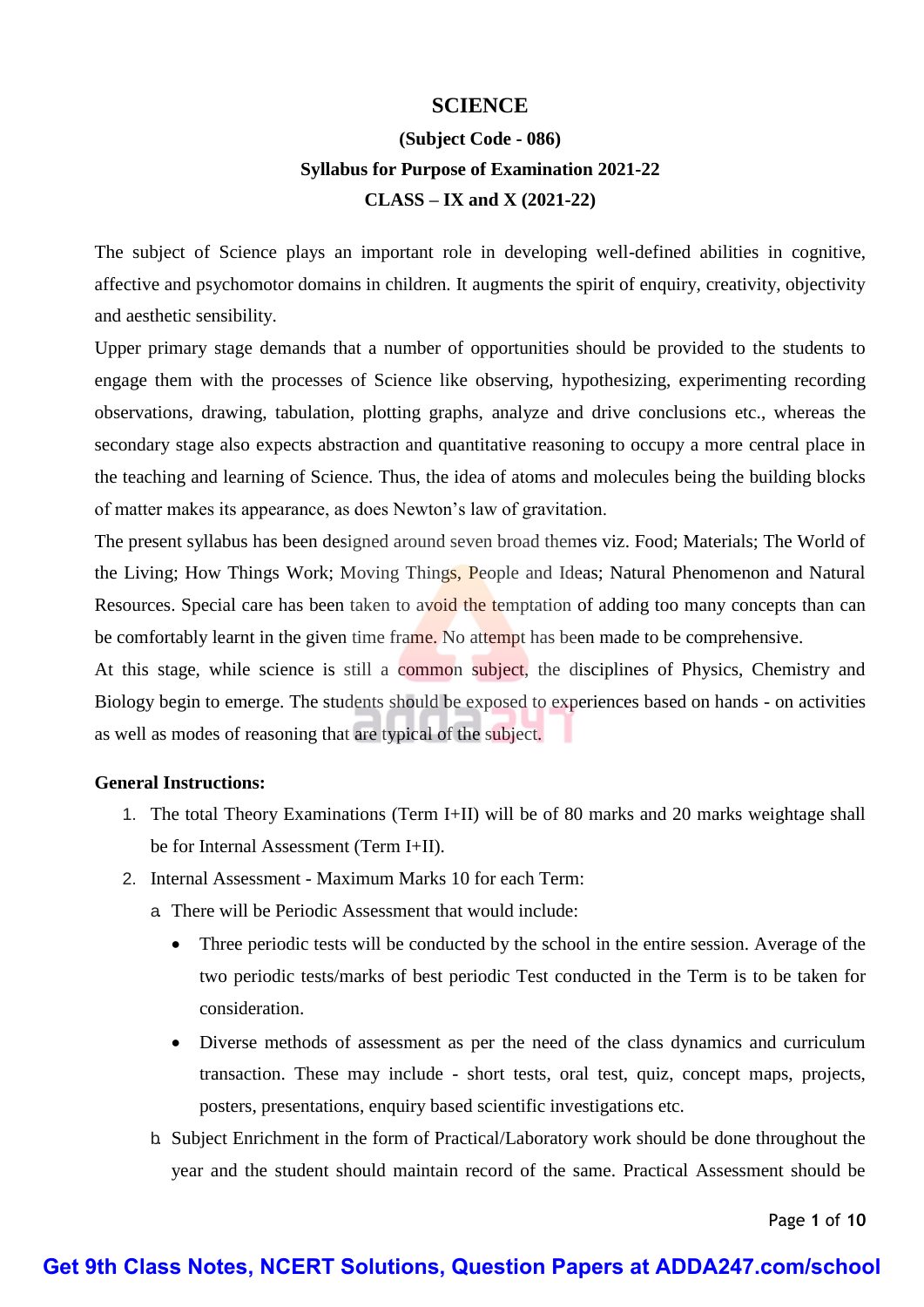continuous. All practicals listed in the syllabus must be completed.

c. Portfolio to be prepared by the student- This would include classwork and other sample of student work.

### **COURSE STRUCTURE**

#### **CLASS IX**

| <b>EVALUATION SCHEME</b>            |                                                     |              |  |  |
|-------------------------------------|-----------------------------------------------------|--------------|--|--|
| <b>Theory</b>                       |                                                     |              |  |  |
| <b>Units</b>                        | Term-I                                              | <b>Marks</b> |  |  |
| I                                   | Matter-Its Nature and Behaviour: Chapter - 2        | 09           |  |  |
| $\mathbf{I}$                        | Organization in the Living World: Chapter - 5 and 6 | 18           |  |  |
| III                                 | Motion, Force and Work: Chapter - 8 and 9           | 13           |  |  |
| <b>Units</b>                        | Term - II                                           | <b>Marks</b> |  |  |
| $\mathbf{I}$                        | Matter-Its Nature and Behaviour: Chapter 3 and 4    | 18           |  |  |
| $\mathbf{I}$                        | Organization in the Living World: Chapter -13       | 08           |  |  |
| III                                 | Motion, Force and Work: 10 and 11                   | 14           |  |  |
| <b>Total Theory (Term I+II)</b>     |                                                     | 80           |  |  |
| <b>Internal Assessment: Term I</b>  |                                                     | 10           |  |  |
| <b>Internal Assessment: Term II</b> |                                                     | 10           |  |  |
| <b>Grand Total</b>                  |                                                     | <b>100</b>   |  |  |
|                                     |                                                     |              |  |  |

**TERM – I**

**Theme: Materials** 

### **Unit I: Matter- It's Nature and Behaviour**

### **Chapter – 2 Is matter around us Pure**

**Nature of matter:** Elements, compounds and mixtures. Heterogeneous and homogenous mixtures, colloids and suspensions.

### **Theme: The World of the Living**

# **Unit II: Organization in the Living World**

### **Chapter – 5 The Fundamental Unit of Life**

**Cell - Basic Unit of life:** Cell as a basic unit of life; prokaryotic and eukaryotic cells, multicellular organisms; cell membrane and cell wall, cell organelles and cell inclusions; chloroplast, mitochondria, vacuoles, endoplasmic reticulum, Golgi apparatus; nucleus, chromosomes - basic structure, number.

### **Chapter – 6 Tissues**

Page **2** of **10**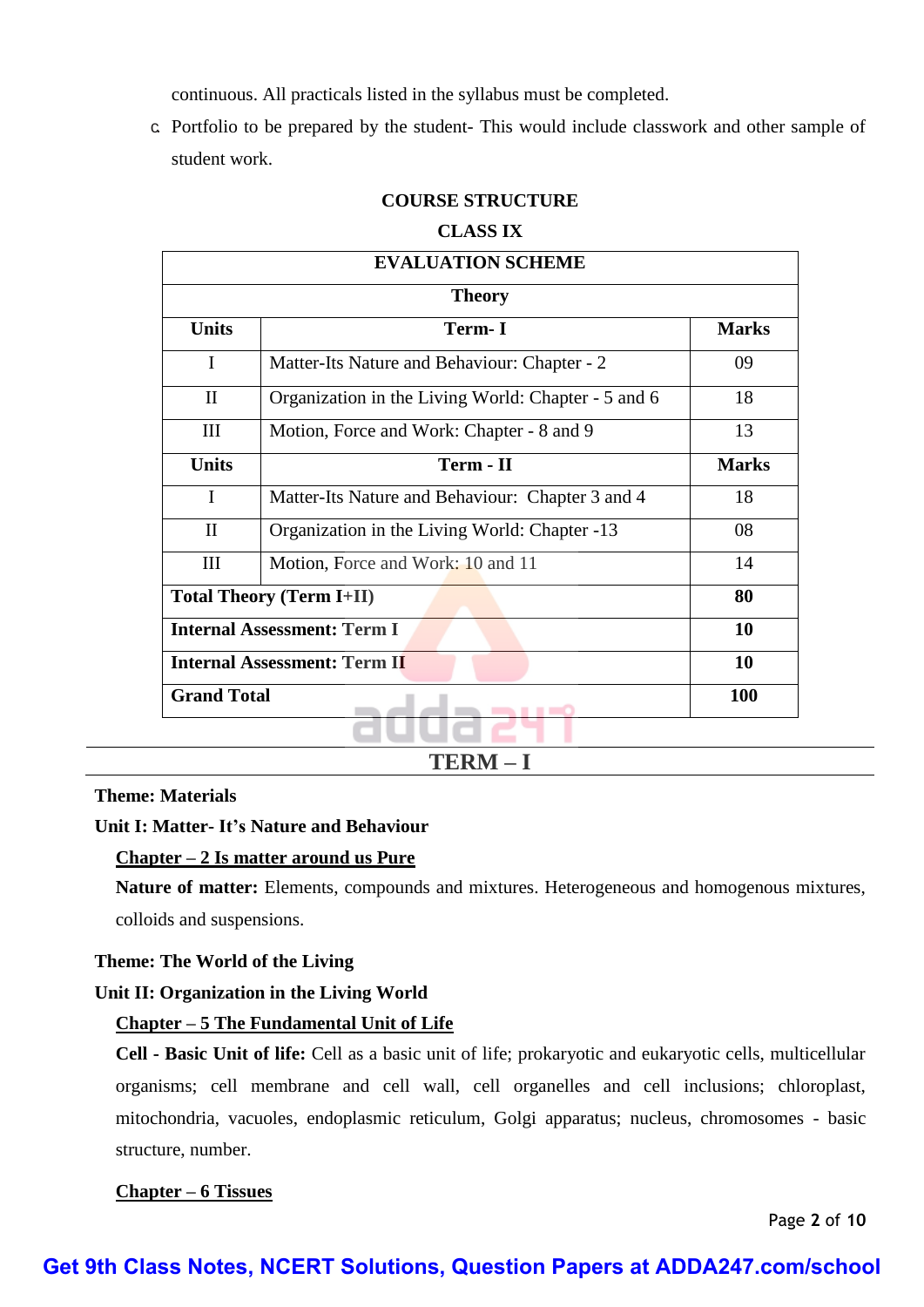### **Tissues, Organs, Organ System, Organism:**

Structure and functions of animal and plant tissues (only four types of tissues in animals; Meristematic and Permanent tissues in plants).

### **Theme: Moving Things, People and Ideas**

### **Unit III: Motion, Force and Work**

#### **Chapter – 8 Motion**

**Motion:** Distance and displacement, velocity; uniform and non-uniform motion along a straight line; acceleration, distance-time and velocity-time graphs for uniform motion and uniformly accelerated motion, derivation of equations of motion by graphical method; elementary idea of uniform circular motion.

### **Chapter – 9 Force and Laws of Motion**

**Force and Newton's laws:** Force and Motion, Newton's Laws of Motion, Action and Reaction forces, Inertia of a body, Inertia and mass, Momentum, Force and Acceleration. Elementary idea of conservation of Momentum.

### **TERM - II**

#### **Theme: Materials**

**Unit I: Matter- It's Nature and Behaviour**

### **Chapter – 3 Atoms and Molecules**

**Particle nature and their basic units:** Atoms and molecules, Law of constant proportions, Atomic and molecular masses. Mole concept: Relationship of mole to mass of the particles and numbers.

פטר כי

### **Chapter – 4 Structure of Atom**

**Structure of atoms:** Electrons, protons and neutrons, valency, chemical formula of common compounds. Isotopes and Isobars.

#### **Theme: Moving Things, People and Ideas**

#### **Unit III: Motion, Force and Work**

### **Chapter – 10 Gravitation**

**Gravitation:** Gravitation; Universal Law of Gravitation, Force of Gravitation of the earth (gravity), Acceleration due to Gravity; Mass and Weight; Free fall.

### **Chapter – 11 Work and Energy**

**Work, energy and power:** Work done by a Force, Energy, power; Kinetic and Potential energy; Law of conservation of energy.

#### **Theme: The World of the Living**

Page **3** of **10**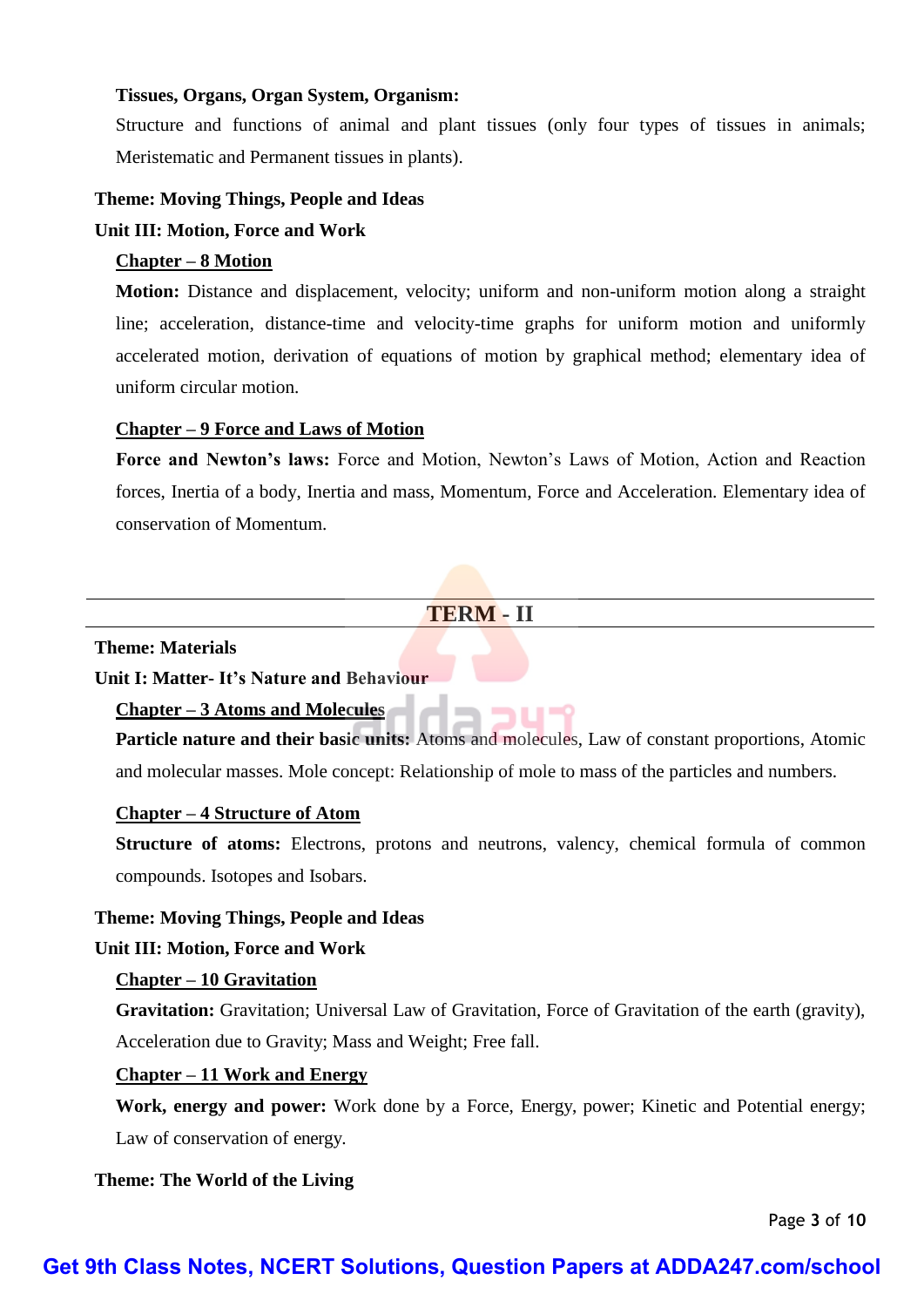### **Unit II: Organization in the Living World**

### **Chapter – 13 Why do we fall ill**

**Health and Diseases:** Health and its failure. Infectious and Non-infectious diseases, their causes and manifestation.Diseases caused by microbes (Virus, Bacteria and Protozoans) and their prevention; Principles of treatment and prevention. Pulse Polio programmes.

\*\*\*\*\*

### **ONLY FOR INTERNAL ASSESSMENT**

*Note: Learners are assigned to read the below listed part of Unit IV. They can be encouraged to prepare a brief write up on any one concept of this Unit in their Portfolio. This may be an assessment for Internal Assessment and credit may be given (Periodic assessment/Portfolio). This portion of the Unit is not to be assessed in the year-end examination.* 

**Theme: Natural Resources: Balance in nature** 

### **Unit IV: Our Environment**

### **Chapter -14 Natural Resources**

**Physical resources:** Air, Water, Soil. Air for respiration, for combustion, for moderating temperatures; movements of air and its role in bringing rains across India.

Air, water and soil pollution (brief introduction). Holes in ozone layer and the probable damages.

**Bio-geo chemical cycles in nature:** Water, Oxygen, Carbon and Nitrogen.

# **PRACTICALS**

**Practicals should be conducted alongside the concepts taught in theory classes.** 



### **LIST OF EXPERIMENTS**

- 1. Preparation of:
	- a) a true solution of common salt,sugar and alum
	- b) a suspension of soil, chalk powder and fine sand in water
	- c) a colloidal solution of starch in water and egg albumin/milk in water and distinguish between these on the basis of
		- transparency
		- filtration criterion
		- stability**Unit-I: (Chapter -2)**
- 2. Preparation of
	- a) A mixture
	- b) A compound

using iron filings and sulphur powder and distinguishing between these on the basis of:

- i. appearance, i.e., homogeneity and heterogeneity
- ii. behaviour towards a magnet

Page **4** of **10**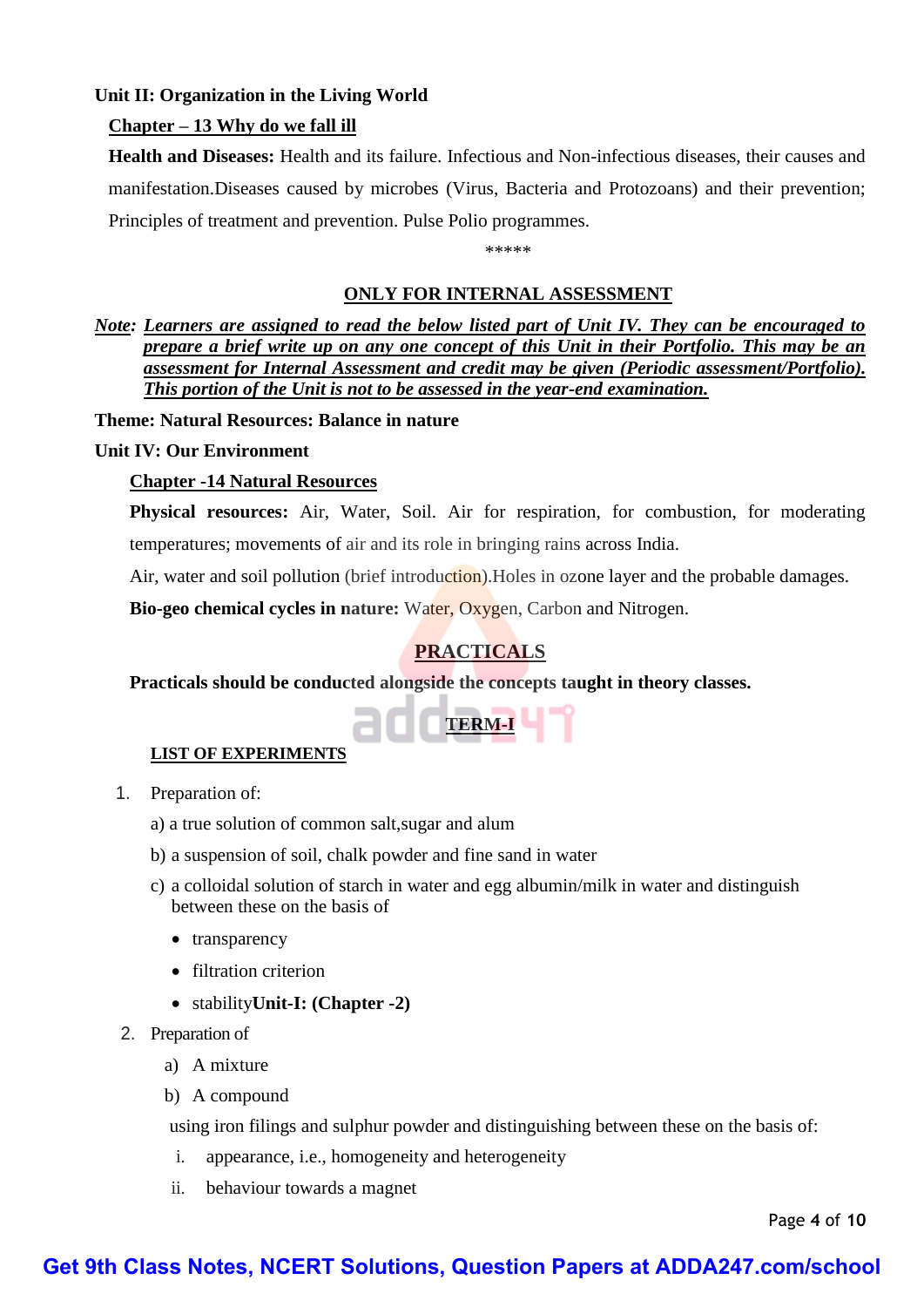- iii. behaviour towards carbon disulphide as a solvent
- iv. effect of heat**Unit-I:(Chapter-2)**
- 3. Perform the following reactions and classify them as physical or chemical changes
	- a) Iron with copper sulphate solution in water
	- b) Burning of magnesium ribbon in air
	- c) Zinc with dilute sulphuric acid
	- d) Heating of copper sulphate crystals
	- e) Sodium sulphate with barium chloride in the form of their solutions in water.

### **Unit-I:(Chapter-2)**

- 4. Preparation of stained temporary mounts of (a) onion peel, (b) human cheek cells & to record observations and draw their labeled diagrams. **Unit-II**:**(Chapter-5)**
- 5. Identification of Parenchyma, Collenchyma and Sclerenchyma tissues in plants, striped, smooth and cardiac muscle fibers and nerve cells in animals, from prepared slides. Draw their labeled diagrams. **Unit-II:(Chapter-6)**

### **TERM-II**

### **LIST OF EXPERIMENTS**

- 1. Determination of the density of solid (denser than water) by using a spring balance and a measuring cylinder. **Unit-III:(Chapter–10)**
- 2. Establishing the relation between the loss in weight of a solid when fully immersed in
	- a) Tap water
	- b) Strongly salty water with the weight of water displaced by it by taking at least two different solids.**Unit-III:(Chapter–10)**  $\blacksquare$
- 3. Verification of the law of conservation of mass in a chemical reaction.**Unit-I:(Chapter–3)**

Page **5** of **10**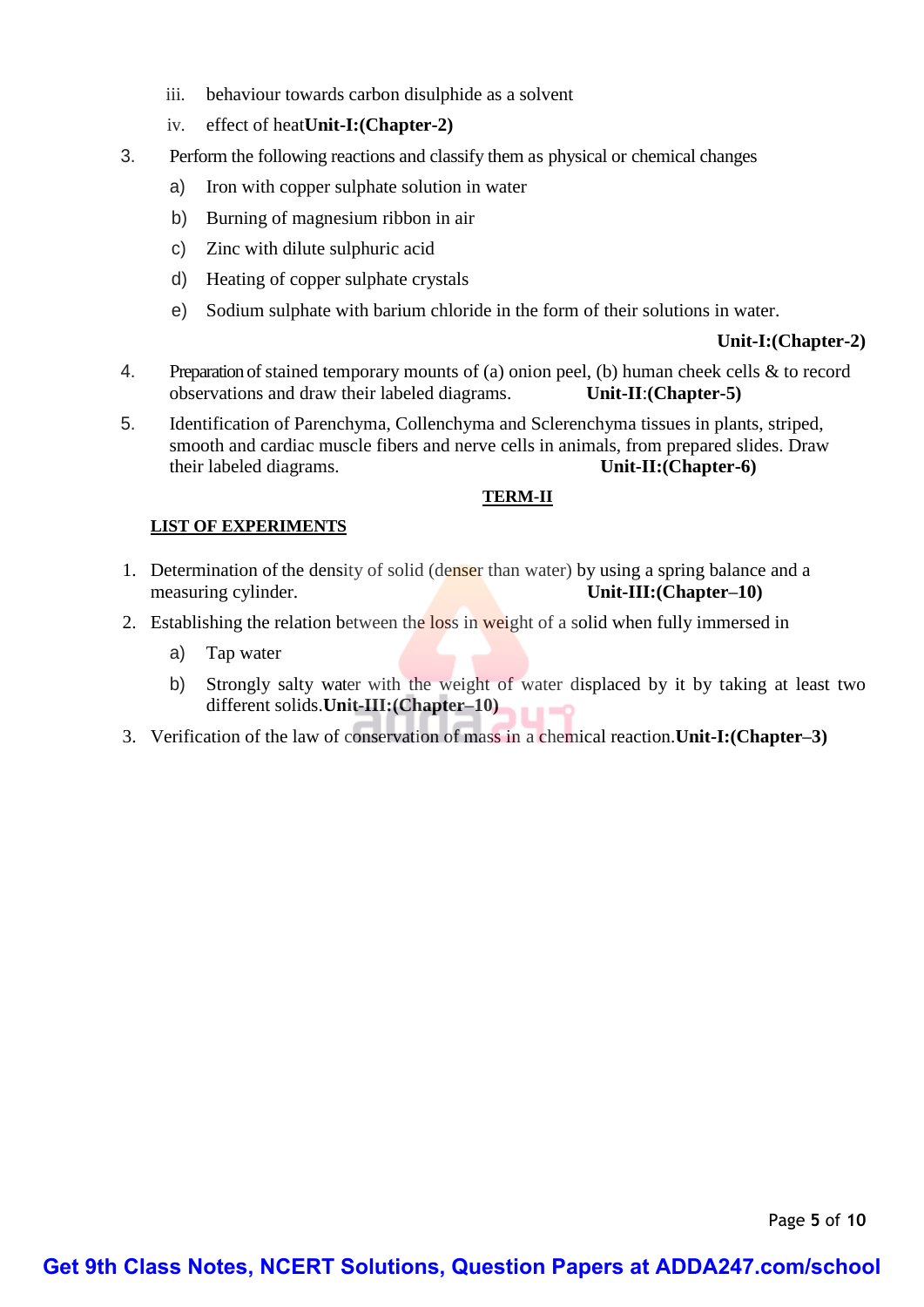### **COURSE STRUCTURE**

#### **CLASS X**

| <b>EVALUATION SCHEME</b>            |                                                             |              |  |
|-------------------------------------|-------------------------------------------------------------|--------------|--|
| <b>THEORY</b>                       |                                                             |              |  |
| <b>Units</b>                        | Term - I                                                    | <b>Marks</b> |  |
| I                                   | Chemical Substances-Nature and Behaviour: Chapter 1,2 and 3 | 16           |  |
| $_{\rm II}$                         | World of Living: Chapter 6                                  | 10           |  |
| III                                 | Natural Phenomena: Chapter 10 and 11                        | 14           |  |
| <b>Units</b>                        | Term - II                                                   | <b>Marks</b> |  |
| I                                   | Chemical Substances-Nature and Behaviour: Chapter 4 and 5   | 10           |  |
| $_{\rm II}$                         | World of Living: Chapter 8 and 9                            | 13           |  |
| IV                                  | Effects of Current: Chapter 12 and 13                       | 12           |  |
| V                                   | Natural Resources: Chapter 15                               | 05           |  |
| <b>Total Theory (Term I+II)</b>     |                                                             | 80           |  |
| <b>Internal Assessment: Term I</b>  |                                                             | 10           |  |
| <b>Internal Assessment: Term II</b> |                                                             | 10           |  |
| <b>Grand Total</b>                  |                                                             | <b>100</b>   |  |

### **TERM - I**

#### **Theme: Materials**

# **Unit I: Chemical Substances - Nature and Behaviour**

### **Chapter -1 Chemical reactions and equations**

**Chemical reactions:** Chemical equation, Balanced chemical equation, implications of a balanced chemical equation, types of chemical reactions: combination, decomposition, displacement, double displacement, precipitation, neutralization, oxidation and reduction.

### **Chapter – 2 Acids, Bases and Salts**

Acids, bases and salts: Their definitions in terms of furnishing of H<sup>+</sup> and OH<sup>-</sup> ions, General properties, examples and uses, concept of pH scale (Definition relating to logarithm not required), importance of pH in everyday life; preparation and uses of Sodium Hydroxide, Bleaching powder, Baking soda, Washing soda and Plaster of Paris.

### **Chapter – 3 Metals and non – metals**

**Metals and nonmetals:** Properties of metals and non-metals; Reactivity series; Formation and properties of ionic compounds.

Page **6** of **10**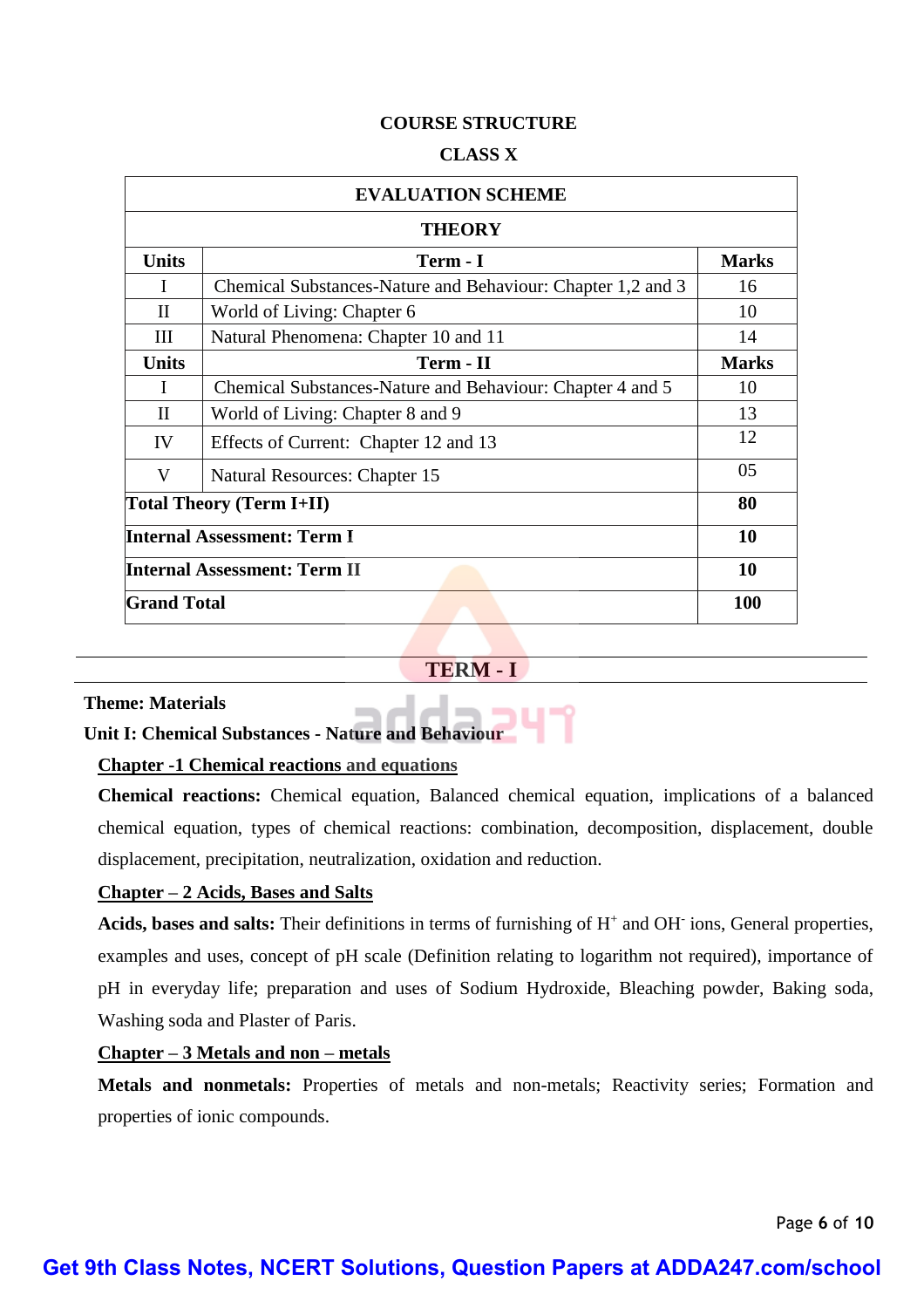### **Theme: The World of the Living**

### **Unit II: World of Living**

### **Chapter – 6 Life processes**

**Life processes:** 'Living Being'. Basic concept of nutrition, respiration, transport and excretion in plants and animals.

### **Theme: How Things Work**

### **Unit III: Natural Phenomena**

# **Chapter – 10 Light – Reflection and Refraction**

Reflection of light by curved surfaces; Images formed by spherical mirrors, centre of curvature, principal axis, principal focus, focal length, mirror formula (Derivation not required), magnification.

Refraction; Laws of refraction, refractive index.

Refraction of light by spherical lens; Image formed by spherical lenses; Lens formula (Derivation not required); Magnification. Power of a lens.

# **Chapter – 11 Human eye and colourful world**

Refraction of light through a prism, dispersion of light, scattering of light, applications in daily life.

# **TERM - II**

# **Theme: Materials**

**Unit I: Chemical Substances - Nature and Behaviour**

### **Chapter – 4 Carbon and its compounds**

**Carbon compounds:** Covalent bonding in carbon compounds. Versatile nature of carbon.Homologous series.

ac

### **Chapter – 5 Periodic classification of elements**

**Periodic classification of elements**: Need for classification, early attempts at classification of elements (Dobereiner's Triads, Newland's Law of Octaves, Mendeleev's Periodic Table), Modern periodic table, gradation in properties, valency, atomic number, metallic and non-metallic properties.

### **Theme: The World of the Living**

### **Unit II: World of Living**

# **Chapter – 8 How do organisms reproduce?**

**Reproduction:** Reproduction in animals and plants (asexual and sexual) reproductive health-need and methods of family planning. Safe sex vs HIV/AIDS.Child bearing and women's health.

# **Chapter – 9 Heredity and Evolution**

**Heredity:** Heredity; Mendel's contribution- Laws for inheritance of traits: Sex determination: brief introduction;

Page **7** of **10**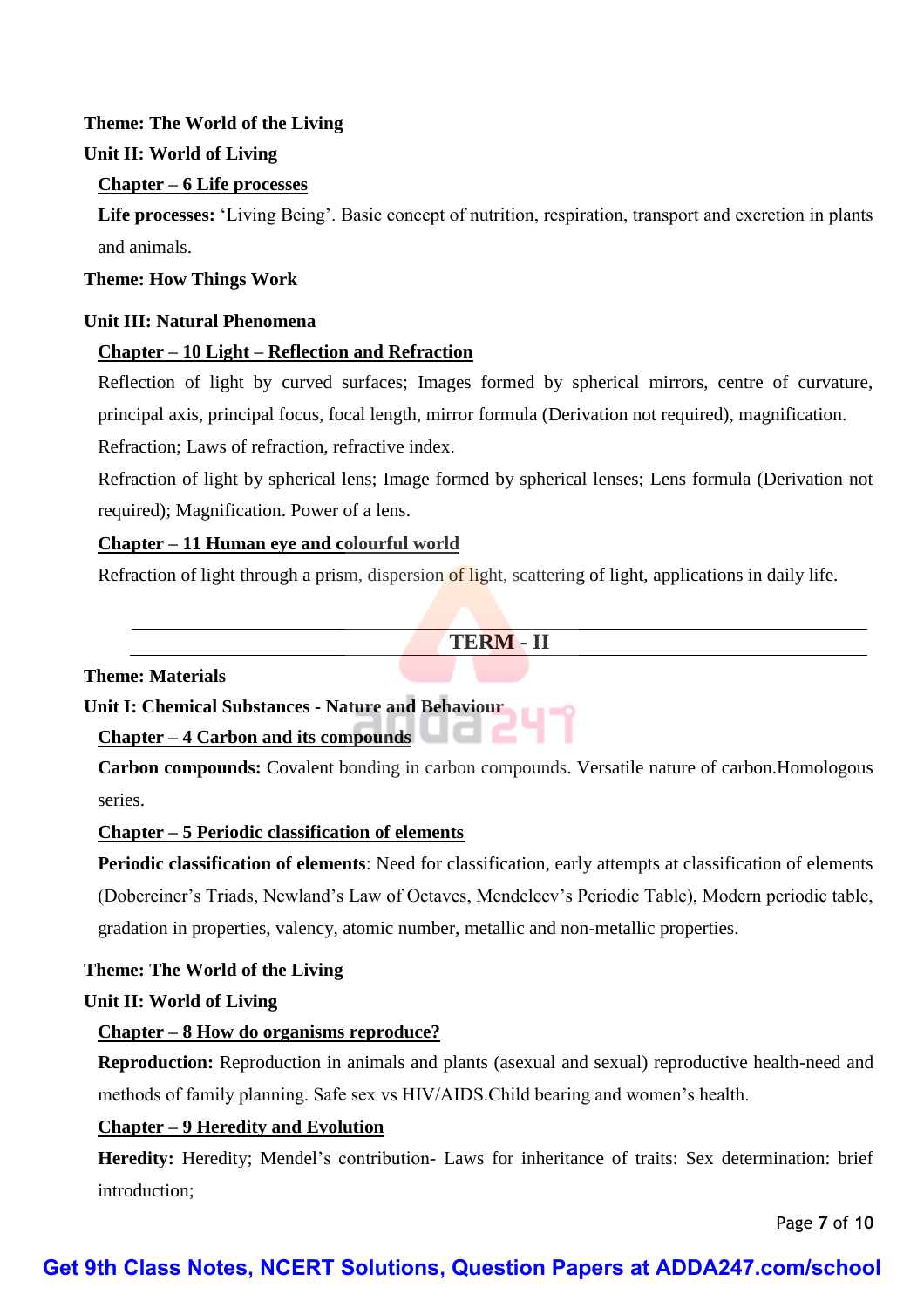# **Theme: Natural Phenomena**

# **Unit IV: Effects of Current**

# **Chapter – 12 Electricity**

Ohm's law; Resistance, Resistivity, Factors on which the resistance of a conductor depends. Series combination of resistors, parallel combination of resistors and its applications in daily life. Heating effect of electric current and its applications in daily life. Electric power, Interrelation between P, V, I and R.

# **Chapter – 13 Magnetic effects of current**

**Magnetic effects of current:** Magnetic field, field lines, field due to a current carrying conductor, field due to current carrying coil or solenoid; Force on current carrying conductor, Fleming's Left Hand Rule, Electric Motor, Electromagnetic induction. Induced potential difference, Induced current. Fleming's Right Hand Rule.

**Theme: Natural Resources Unit V: Natural Resources**

# **Chapter – 15 Our Environment**

**Our environment:** Eco-system, Environmental problems, Ozone depletion, waste production and their solutions. Biodegradable and non-biodegradable substances.

# **ONLY FOR INTERNAL ASSESSMENT**

\*\*\*\*\*

*Note: Learners are assigned to read the below listed part of Unit V. They can be encouraged to prepare a brief write up on any one concept of this Unit in their Portfolio. This may be an assessment for Internal Assessment and credit may be given (Periodic assessment/Portfolio). This portion of the Unit is not to be assessed in the year-end examination.* 

**Chapter – 16 Management of natural resources:** Conservation and judicious use of natural resources. Forest and wild life; Coal and Petroleum conservation.Examples of people's participation for conservation of natural resources. Big dams: advantages and limitations; alternatives, if any. Water harvesting.Sustainability of natural resources.

Page **8** of **10**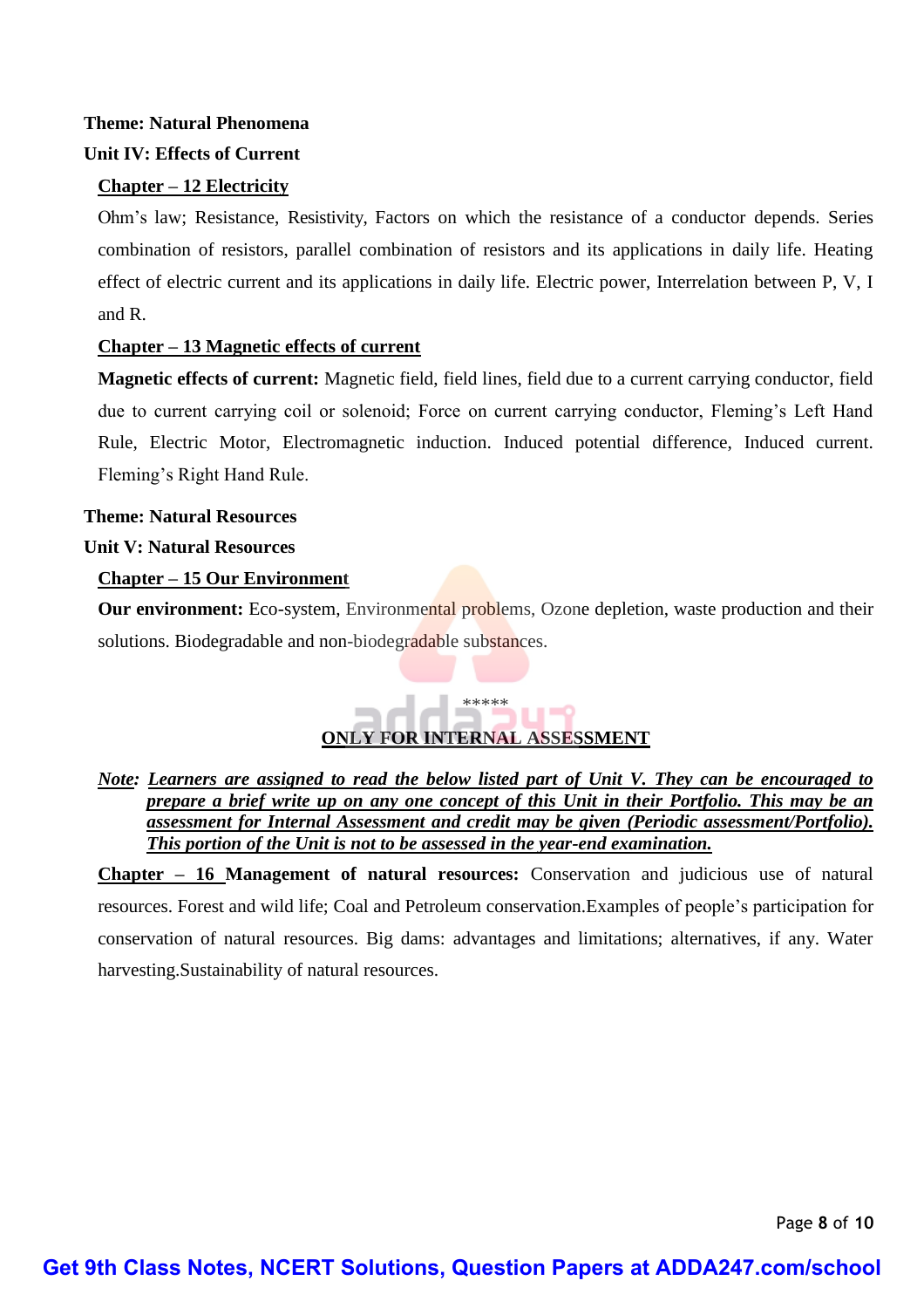# **PRACTICALS**

### **Practical should be conducted alongside the concepts taught in theory classes.**

### **TERM-I**

### **LIST OF EXPERIMENTS**

- 1. A. Finding the pH of the following samples by using pH paper/universal indicator:
	- (i) Dilute Hydrochloric Acid
	- (ii) Dilute NaOH solution
	- (iii) Dilute Ethanoic Acid solution
	- (iv) Lemon juice
	- (v) Water
	- (vi) Dilute Hydrogen Carbonate solution
	- B. Studying the properties of acids and bases (HCl & NaOH) on the basis of their reaction with:
		- a) Litmus solution (Blue/Red)
		- b) Zinc metal
		- c) Solid sodium carbonate**Unit–I:(Chapter-2)**
- 2. Performing and observing the following reactions and classifying them into:
	- A. Combination reaction
	- B. Decomposition reaction
	- C. Displacement reaction
	- D. Double displacement reaction
		- (i) Action of water on quicklime
		- (ii) Action of heat on ferrous sulphate crystals
		- (iii) Iron nails kept in copper sulphate solution
		- (iv) Reaction between sodium sulphate and barium chloride solutions. **Unit-I:(Chapter-1)**
- 3. A. Observing the action of Zn, Fe, Cu and Al metals on the following salt solutions:
	- (i)  $ZnSO_4(aq)$ (ii)  $FeSO<sub>4</sub>(aq)$  $(iii)CuSO<sub>4</sub>(aq)$  $(iv)$ Al<sub>2</sub> (SO<sub>4</sub>)<sub>3</sub>(aq)
	- B. Arranging Zn, Fe, Cu and Al (metals) in the decreasing order of reactivity based on the above result.**Unit-I :(Chapter-3)**
- 4. Experimentally show that carbon dioxide is given out during respiration.

### **Unit-II:(Chapter-6)**

- 5. Determination of the focal length of (i) Concave mirror and (ii) Convex lens by obtaining the image of a distant object. **Unit-III:(Chapter- 10)**
- 6. Tracing the path of a ray of light passing through a rectangular glass slab for different angles of incidence. Measure the angle of incidence, angle of refraction, angle of emergence and interpret the result. **Unit-III:(Chapter-10)**

Page **9** of **10**